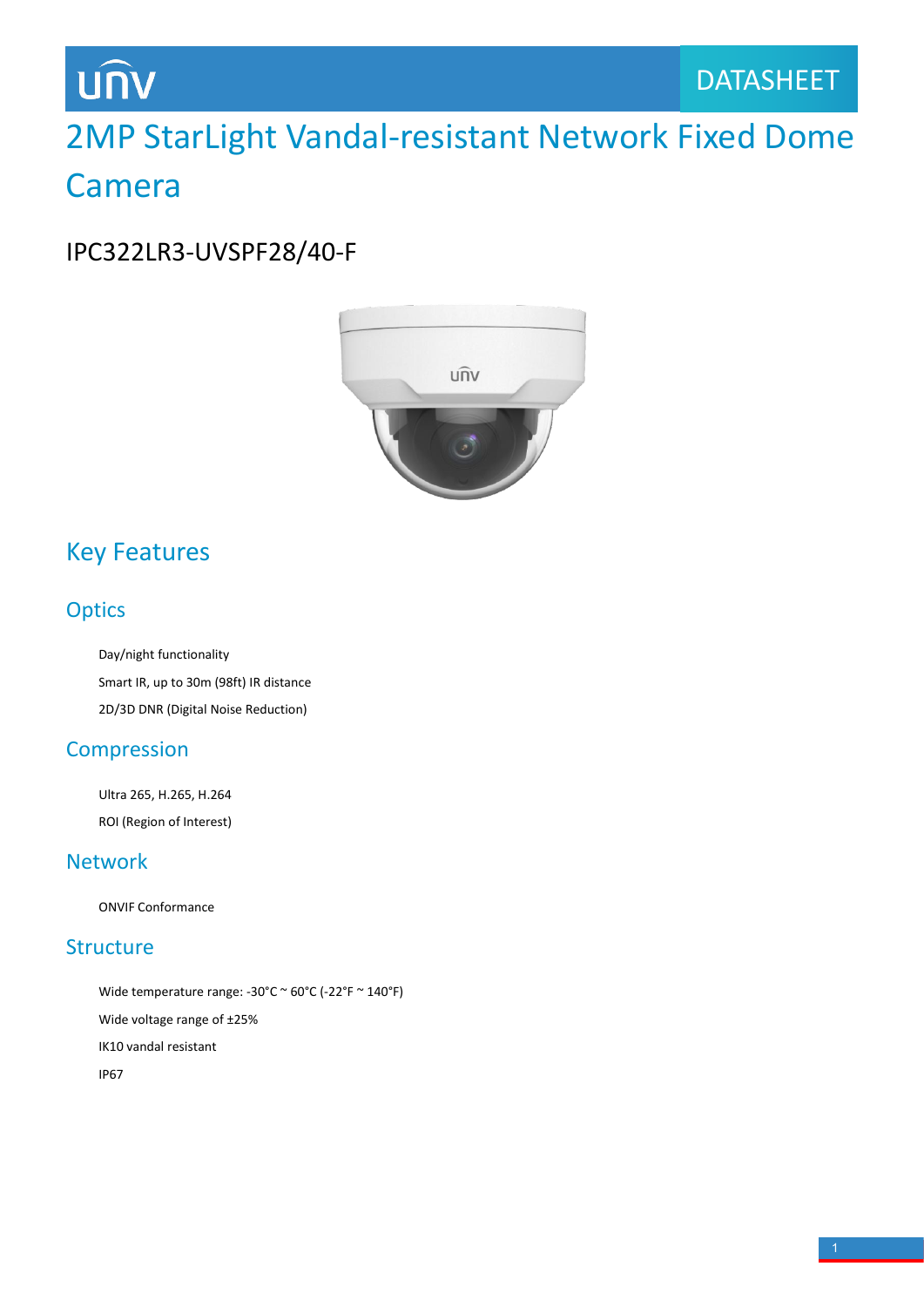# UN

## Specifications

|                               | IPC322LR3-UVSPF28-F                                                           |                           |              | IPC322LR3-UVSPF40-F     |               |              |  |
|-------------------------------|-------------------------------------------------------------------------------|---------------------------|--------------|-------------------------|---------------|--------------|--|
| Camera                        |                                                                               |                           |              |                         |               |              |  |
| Sensor                        | 1/2.7", 2.0 megapixel, progressive scan, CMOS                                 |                           |              |                         |               |              |  |
| Lens                          | 2.8mm@F1.6<br>4.0mm@F1.6                                                      |                           |              |                         |               |              |  |
| <b>DORI Distance</b>          | Lens (mm)                                                                     | Detect (m)<br>Observe (m) |              |                         | Recognize (m) | Identify (m) |  |
|                               | 2.8                                                                           | 42                        | 16.8         |                         | 8.4           | 4.2          |  |
|                               | 4.0                                                                           | 60                        | 24           |                         | 12            | 6            |  |
| Angle of view (H)             | $112.7^\circ$                                                                 |                           | $86.5^\circ$ |                         |               |              |  |
| Angle of View (V)             | $60.1^\circ$<br>$44.1^\circ$                                                  |                           |              |                         |               |              |  |
| Angle of View (O)             | $146.5^\circ$                                                                 |                           |              | 106.4°                  |               |              |  |
| Adjustment angle              | Pan: 0° ~ 360°                                                                |                           |              | Tilt: $0^{\circ}$ ~ 75° |               |              |  |
| Shutter                       | Auto/Manual, $1 \approx 1/100000$ s                                           |                           |              |                         |               |              |  |
| Minimum Illumination          | Colour: 0.002Lux (F1.6, AGC ON)<br>OLux with IR                               |                           |              |                         |               |              |  |
| Day/Night                     | IR-cut filter with auto switch (ICR)                                          |                           |              |                         |               |              |  |
| Digital noise reduction       | 2D/3D DNR                                                                     |                           |              |                         |               |              |  |
| S/N                           | >52dB                                                                         |                           |              |                         |               |              |  |
| IR Range                      | Up to 30m (98ft) IR range                                                     |                           |              |                         |               |              |  |
| <b>WDR</b>                    | <b>DWDR</b>                                                                   |                           |              |                         |               |              |  |
| Video                         |                                                                               |                           |              |                         |               |              |  |
| Video Compression             | Ultra 265, H.265, H.264                                                       |                           |              |                         |               |              |  |
| H.264 code profile            | Baseline profile, Main Profile, High Profile                                  |                           |              |                         |               |              |  |
| Frame Rate                    | Main Stream: 2MP (1920*1080), Max 30fps;                                      |                           |              |                         |               |              |  |
|                               | Sub Stream: 4CIF (704*576), Max 30fps                                         |                           |              |                         |               |              |  |
| <b>HLC</b>                    | Third Stream: CIF (352*288), Max 30fps<br>Supported                           |                           |              |                         |               |              |  |
| <b>BLC</b>                    | Supported                                                                     |                           |              |                         |               |              |  |
| <b>OSD</b>                    | Up to 8 OSDs                                                                  |                           |              |                         |               |              |  |
| Privacy Mask                  | Up to 4 areas                                                                 |                           |              |                         |               |              |  |
| ROI                           | Up to 8 areas                                                                 |                           |              |                         |               |              |  |
| <b>Motion Detection</b>       | Up to 4 areas                                                                 |                           |              |                         |               |              |  |
| Network                       |                                                                               |                           |              |                         |               |              |  |
| Protocols                     | IPv4, IGMP, ICMP, TCP, UDP, DHCP, RTP, RTSP, RTCP, DNS, DDNS, NTP, UPnP, HTTP |                           |              |                         |               |              |  |
| Compatible Integration        | ONVIF (Profile S, Profile T), API                                             |                           |              |                         |               |              |  |
| Interface                     |                                                                               |                           |              |                         |               |              |  |
| Network                       | 10/100M Base-TX Ethernet                                                      |                           |              |                         |               |              |  |
| General                       |                                                                               |                           |              |                         |               |              |  |
| Power                         | DC 12V±25%, PoE (IEEE 802.3af)                                                |                           |              |                         |               |              |  |
|                               | Power consumption: Max 4.5W                                                   |                           |              |                         |               |              |  |
| Dimensions ( $\emptyset$ x H) | Φ109 x 81mm (Ø4.3" x 3.2")                                                    |                           |              |                         |               |              |  |
| Weight                        | 0.37kg (0.81lb)                                                               |                           |              |                         |               |              |  |
|                               |                                                                               |                           |              |                         |               |              |  |